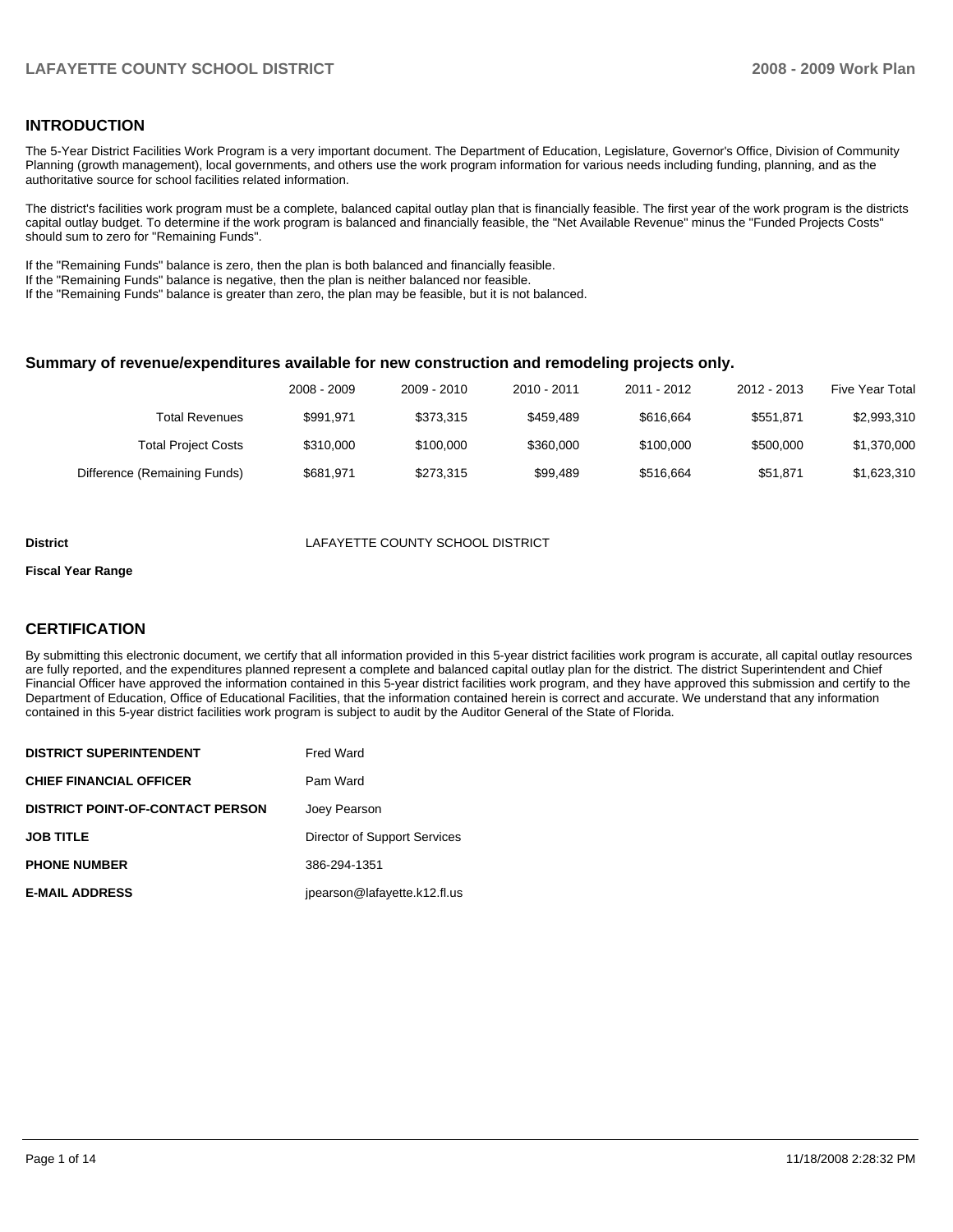# **Expenditures**

#### **Expenditure for Maintenance, Repair and Renovation from 2-Mills and PECO**

Annually, prior to the adoption of the district school budget, each school board must prepare a tentative district facilities work program that includes a schedule of major repair and renovation projects necessary to maintain the educational and ancillary facilities of the district.

| Item                                                                                                                                                    | 2008 - 2009<br><b>Actual Budget</b> | 2009 - 2010<br>Projected | 2010 - 2011<br>Projected | 2011 - 2012<br>Projected | $2012 - 2013$<br>Projected | <b>Total</b> |
|---------------------------------------------------------------------------------------------------------------------------------------------------------|-------------------------------------|--------------------------|--------------------------|--------------------------|----------------------------|--------------|
| <b>HVAC</b>                                                                                                                                             | \$25,000                            | \$25,000                 | \$25,000                 | \$25,000                 | \$25,000                   | \$125,000    |
| Locations: ADULT EDUCATION PROGRAM, LAFAYETTE ELEMENTARY, LAFAYETTE SENIOR HIGH, LAFAYETTE SUPERINTENDENT'S OFFICE                                      |                                     |                          |                          |                          |                            |              |
| Flooring                                                                                                                                                | \$5,000                             | \$5,000                  | \$5,000                  | \$5,000                  | \$5,000                    | \$25,000     |
| Locations: ADULT EDUCATION PROGRAM, LAFAYETTE ELEMENTARY, LAFAYETTE SENIOR HIGH, LAFAYETTE SUPERINTENDENT'S OFFICE                                      |                                     |                          |                          |                          |                            |              |
| Roofing                                                                                                                                                 | \$10,000                            | \$10.000                 | \$5,000                  | \$5.000                  | \$5.000                    | \$35,000     |
| ADULT EDUCATION PROGRAM, LAFAYETTE ELEMENTARY, LAFAYETTE SENIOR HIGH, LAFAYETTE SUPERINTENDENT'S OFFICE<br>Locations:                                   |                                     |                          |                          |                          |                            |              |
| Safety to Life                                                                                                                                          | \$6,058                             | \$9.710                  | \$9,050                  | \$8,995                  | \$7,500                    | \$41,313     |
| Locations: ADULT EDUCATION PROGRAM, LAFAYETTE ELEMENTARY, LAFAYETTE SENIOR HIGH, LAFAYETTE SUPERINTENDENT'S OFFICE,<br><b>TRANSPORTATION DEPARTMENT</b> |                                     |                          |                          |                          |                            |              |
| Fencing                                                                                                                                                 | \$0                                 | \$5.000                  | \$5,000                  | \$5,000                  | \$5,000                    | \$20,000     |
| LAFAYETTE ELEMENTARY, LAFAYETTE SENIOR HIGH<br>Locations:                                                                                               |                                     |                          |                          |                          |                            |              |
| Parking                                                                                                                                                 | \$0                                 | \$0                      | \$0                      | \$0                      | \$0                        | \$0          |
| Locations: No Locations for this expenditure.                                                                                                           |                                     |                          |                          |                          |                            |              |
| Electrical                                                                                                                                              | \$0                                 | \$0                      | \$0                      | \$0                      | \$0                        | \$0          |
| Locations: No Locations for this expenditure.                                                                                                           |                                     |                          |                          |                          |                            |              |
| Fire Alarm                                                                                                                                              | \$5,000                             | \$5,000                  | \$5,000                  | \$5,000                  | \$5.000                    | \$25,000     |
| Locations: ADULT EDUCATION PROGRAM, LAFAYETTE ELEMENTARY, LAFAYETTE SENIOR HIGH, LAFAYETTE SUPERINTENDENT'S OFFICE,<br>TRANSPORTATION DEPARTMENT        |                                     |                          |                          |                          |                            |              |
| Telephone/Intercom System                                                                                                                               | \$3.500                             | \$3.500                  | \$3.500                  | \$3,500                  | \$0                        | \$14,000     |
| Locations: ADULT EDUCATION PROGRAM, LAFAYETTE ELEMENTARY, LAFAYETTE SENIOR HIGH                                                                         |                                     |                          |                          |                          |                            |              |
| <b>Closed Circuit Television</b>                                                                                                                        | \$0                                 | \$0                      | \$0                      | \$0                      | \$0                        | \$0          |
| Locations: No Locations for this expenditure.                                                                                                           |                                     |                          |                          |                          |                            |              |
| Paint                                                                                                                                                   | \$2,500                             | \$2,500                  | \$2,500                  | \$2,500                  | \$2,500                    | \$12,500     |
| Locations: ADULT EDUCATION PROGRAM, LAFAYETTE ELEMENTARY, LAFAYETTE SENIOR HIGH, LAFAYETTE SUPERINTENDENT'S OFFICE                                      |                                     |                          |                          |                          |                            |              |
| Maintenance/Repair                                                                                                                                      | \$3,520                             | \$7.040                  | \$37,315                 | \$32,106                 | \$36,780                   | \$116,761    |
| Locations: ADULT EDUCATION PROGRAM, LAFAYETTE ELEMENTARY, LAFAYETTE SENIOR HIGH, LAFAYETTE SUPERINTENDENT'S OFFICE                                      |                                     |                          |                          |                          |                            |              |
| <b>Sub Total:</b>                                                                                                                                       | \$60,578                            | \$72,750                 | \$97,365                 | \$92,101                 | \$91,780                   | \$414,574    |

| IPECO Maintenance Expenditures | \$60,578 | \$72.750 | \$97,365 | \$92,101 | \$91,780 | \$41<br>14.574 |
|--------------------------------|----------|----------|----------|----------|----------|----------------|
| Two Mill Sub Total:            | \$0      | \$0      | \$0      | \$0      | ሶስ<br>υU | $\sim$<br>ა∪   |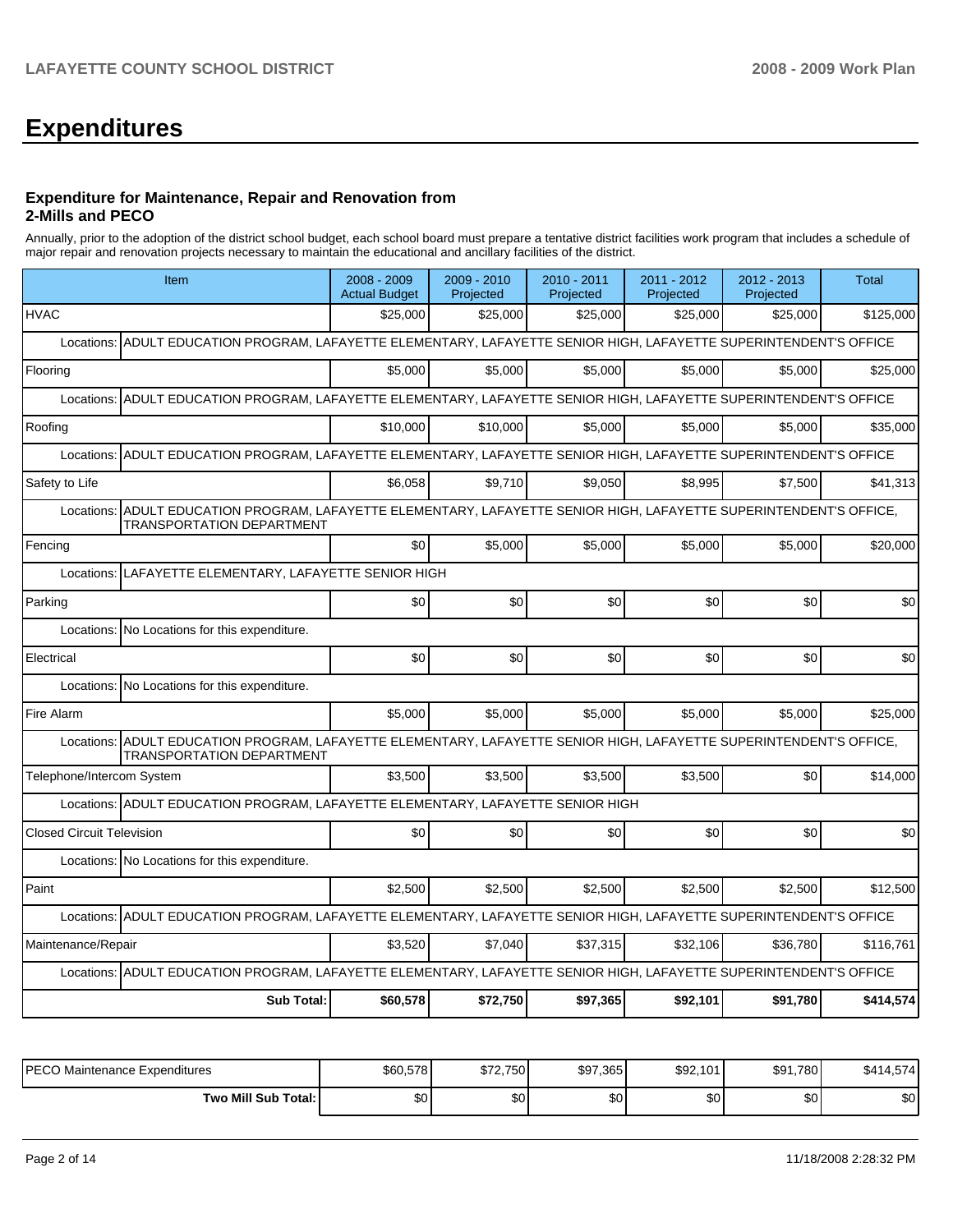No items have been specified.

| Total: | \$60,578 | \$72,750 | \$97,365 | \$92,101 | ا780.<br>\$91 | ---<br>\$414<br>ιл.<br>$+$ |
|--------|----------|----------|----------|----------|---------------|----------------------------|
|--------|----------|----------|----------|----------|---------------|----------------------------|

#### **Local Two Mill Expenditure For Maintenance, Repair and Renovation**

Anticipated expenditures expected from local funding sources over the years covered by the current work plan.

| <b>Item</b>                             | 2008 - 2009<br><b>Actual Budget</b> | $2009 - 2010$<br>Projected | 2010 - 2011<br>Projected | 2011 - 2012<br>Projected | $2012 - 2013$<br>Projected | <b>Total</b> |
|-----------------------------------------|-------------------------------------|----------------------------|--------------------------|--------------------------|----------------------------|--------------|
| Remaining Maint and Repair from 2 Mills | \$0                                 | \$0                        | \$0                      | \$0                      | \$0                        | \$0          |
| Maintenance/Repair Salaries             | \$0                                 | \$0                        | \$0                      | \$0                      | \$0                        | \$0          |
| <b>School Bus Purchases</b>             | \$76,000                            | \$79,000                   | \$81,000                 | \$84,000                 | \$88,200                   | \$408,200    |
| <b>Other Vehicle Purchases</b>          | \$0                                 | \$0                        | \$0                      | \$0                      | \$0                        | \$0          |
| Capital Outlay Equipment                | \$0                                 | \$0                        | \$0                      | \$0                      | \$0                        | \$0          |
| <b>Rent/Lease Payments</b>              | \$0                                 | \$0                        | \$0                      | \$0                      | \$0                        | \$0          |
| <b>COP Debt Service</b>                 | \$0                                 | \$0                        | \$0                      | \$0                      | \$0                        | \$0          |
| Rent/Lease Relocatables                 | \$0                                 | \$0                        | \$0                      | \$0                      | \$0                        | \$0          |
| <b>Environmental Problems</b>           | \$0                                 | \$0                        | \$0                      | \$0                      | \$0                        | \$0          |
| ls.1011.14 Debt Service                 | \$0                                 | \$0                        | \$0                      | \$0                      | \$0                        | \$0          |
| <b>Special Facilities Account</b>       | \$0                                 | \$0                        | \$0                      | \$0                      | \$0                        | \$0          |
| <b>Local Expenditure Totals:</b>        | \$76,000                            | \$79,000                   | \$81,000                 | \$84,000                 | \$88,200                   | \$408,200    |

## **Revenue**

## **2 Mill Revenue Source**

Schedule of Estimated Capital Outlay Revenue from each currently approved source which is estimated to be available for expenditures on the projects included in the tentative district facilities work program. All amounts are NET after considering carryover balances, interest earned, new COP's, 1011.14 and 1011.15 loans, etc. Districts cannot use 2-Mill funds for salaries except for those explicitly associated with maintenance/repair projects. (1011.71 (5), F.S.)

| <b>Item</b>                                                                     | Fund | $2008 - 2009$<br><b>Actual Value</b> | $2009 - 2010$<br>Projected | $2010 - 2011$<br>Projected | 2011 - 2012<br>Projected | $2012 - 2013$<br>Projected | Total           |
|---------------------------------------------------------------------------------|------|--------------------------------------|----------------------------|----------------------------|--------------------------|----------------------------|-----------------|
| (1) Non-exempt property<br>lassessed valuation                                  |      | \$248,621,050                        | \$266,284,258              | \$287,553,719              | \$318,547,690            | \$340,398,258              | \$1,461,404,975 |
| (2) The Millege projected for<br>discretionary capital outlay per<br>ls.1011.71 |      | 1.39                                 | 1.75                       | 1.75                       | 1.75                     | 1.75                       |                 |
| (3) Full value of the 2-Mill<br>discretionary capital outlay per<br>ls.1011.71  |      | \$413,332                            | \$442,698                  | \$478,058                  | \$529,586                | \$565,912                  | \$2,429,586     |
| (4) Value of the portion of the 2-<br>Mills ACTUALLY levied                     | 370  | \$327,832                            | \$442,698                  | \$478,058                  | \$529,586                | \$565,912                  | \$2,344,086     |
| $(5)$ Difference of lines (3) and (4)                                           |      | \$85,500                             | \$0                        | \$0                        | \$0                      | \$0                        | \$85,500        |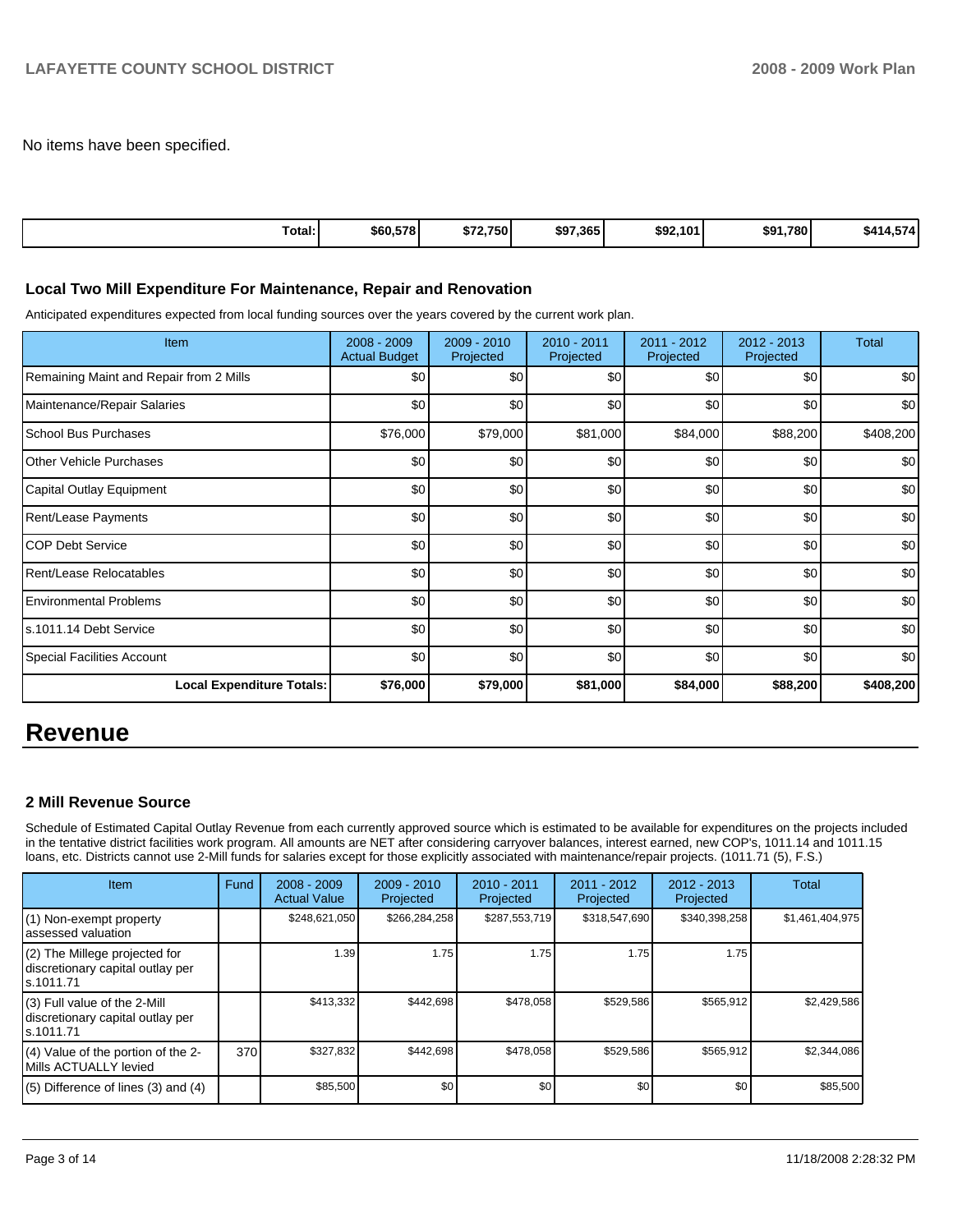## **PECO Revenue Source**

The figure in the row designated "PECO Maintenance" will be subtracted from funds available for new construction because PECO maintenance dollars cannot be used for new construction.

| Item                          | Fund | $2008 - 2009$<br><b>Actual Budget</b> | $2009 - 2010$<br>Projected | $2010 - 2011$<br>Projected | $2011 - 2012$<br>Projected | $2012 - 2013$<br>Projected | Total     |
|-------------------------------|------|---------------------------------------|----------------------------|----------------------------|----------------------------|----------------------------|-----------|
| <b>PECO New Construction</b>  | 340  | \$234.383                             | \$0 <sub>1</sub>           | \$52.814                   | \$161.461                  | \$64,542                   | \$513,200 |
| PECO Maintenance Expenditures |      | \$60.578                              | \$72.750                   | \$97.365                   | \$92,101                   | \$91.780                   | \$414.574 |
|                               |      | \$294,961                             | \$72,750                   | \$150.179                  | \$253.562                  | \$156,322                  | \$927,774 |

## **CO & DS Revenue Source**

Revenue from Capital Outlay and Debt Service funds.

| Item                                               | Fund             | $2008 - 2009$<br><b>Actual Budget</b> | $2009 - 2010$<br>Projected | $2010 - 2011$<br>Projected | 2011 - 2012<br>Projected | $2012 - 2013$<br>Projected | Total    |
|----------------------------------------------------|------------------|---------------------------------------|----------------------------|----------------------------|--------------------------|----------------------------|----------|
| ICO & DS Cash Flow-through<br><b>I</b> Distributed | 360 <sub>1</sub> | \$8,779                               | \$8,779                    | \$8,779                    | \$8,779                  | \$8,779                    | \$43,895 |
| ICO & DS Interest on<br>Undistributed CO           | 360              | \$838                                 | \$838                      | \$838                      | \$838                    | \$838                      | \$4,190  |
|                                                    |                  | \$9,617                               | \$9,617                    | \$9,617                    | \$9,617                  | \$9,617                    | \$48,085 |

## **Fair Share Revenue Source**

All legally binding commitments for proportionate fair-share mitigation for impacts on public school facilities must be included in the 5-year district work program.

Nothing reported for this section.

## **Sales Surtax Referendum**

Specific information about any referendum for a 1-cent or ½-cent surtax referendum during the previous year.

**Did the school district hold a surtax referendum during the past fiscal year 2007 - 2008?** No

## **Additional Revenue Source**

Any additional revenue sources

| <b>Item</b>                                                                                            | $2008 - 2009$<br><b>Actual Value</b> | $2009 - 2010$<br>Projected | $2010 - 2011$<br>Projected | $2011 - 2012$<br>Projected | $2012 - 2013$<br>Projected | Total            |
|--------------------------------------------------------------------------------------------------------|--------------------------------------|----------------------------|----------------------------|----------------------------|----------------------------|------------------|
| <b>IProceeds from a s.1011.14/15 F.S. Loans I</b>                                                      | \$0 <sub>1</sub>                     | \$0                        | \$0                        | \$0                        | \$0                        | \$0 <sub>1</sub> |
| District Bonds - Voted local bond<br>referendum proceeds per s.9, Art VII<br><b>State Constitution</b> | \$0 <sub>1</sub>                     | \$0                        | \$0                        | \$0                        | \$0                        | \$0              |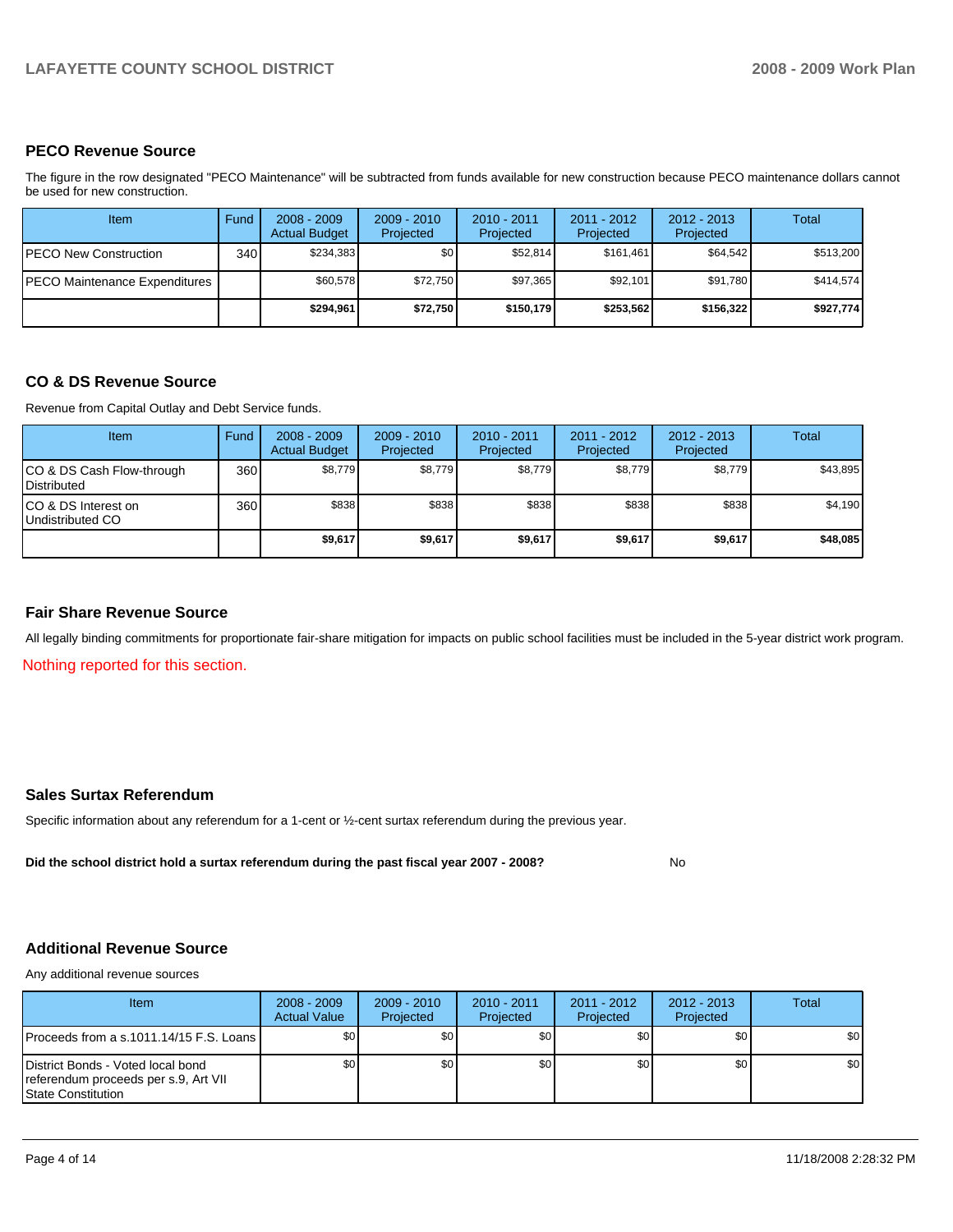## LAFAYETTE COUNTY SCHOOL DISTRICT **2008 - 2009 Work Plan**

| Proceeds from Special Act Bonds                                                     | \$0         | \$0 | \$0 | \$0 | \$0 | \$0         |
|-------------------------------------------------------------------------------------|-------------|-----|-----|-----|-----|-------------|
| Estimated Revenue from CO & DS Bond<br>Sale                                         | \$0         | \$0 | \$0 | \$0 | \$0 | \$0         |
| Proceeds from Voted Capital<br>Improvements millage                                 | \$0         | \$0 | \$0 | \$0 | \$0 | \$0         |
| Other Revenue for Other Capital Projects                                            | \$0         | \$0 | \$0 | \$0 | \$0 | \$0         |
| Proceeds from 1/2 cent sales surtax<br>authorized by school board                   | \$0         | \$0 | \$0 | \$0 | \$0 | \$0         |
| Proceeds from local governmental<br>infrastructure sales surtax                     | \$0         | \$0 | \$0 | \$0 | \$0 | \$0         |
| Proceeds from Certificates of<br>Participation (COP's) Sale                         | \$0         | \$0 | \$0 | \$0 | \$0 | \$0         |
| Classrooms First Bond proceeds amount<br>authorized in FY 1997-98                   | \$0         | \$0 | \$0 | \$0 | \$0 | \$0         |
| <b>Classrooms for Kids</b>                                                          | \$0         | \$0 | \$0 | \$0 | \$0 | \$0         |
| <b>District Equity Recognition</b>                                                  | \$0         | \$0 | \$0 | \$0 | \$0 | \$0         |
| <b>Federal Grants</b>                                                               | \$0         | \$0 | \$0 | \$0 | \$0 | \$0         |
| Proportionate share mitigation (actual<br>cash revenue only, not in kind donations) | \$0         | \$0 | \$0 | \$0 | \$0 | \$0         |
| Impact fees received                                                                | \$0         | \$0 | \$0 | \$0 | \$0 | \$0         |
| Private donations                                                                   | \$0         | \$0 | \$0 | \$0 | \$0 | \$0         |
| Grants from local governments or not-for-<br>profit organizations                   | \$0         | \$0 | \$0 | \$0 | \$0 | \$0         |
| Interest, Including Profit On Investment                                            | \$0         | \$0 | \$0 | \$0 | \$0 | \$0         |
| Revenue from Bonds pledging proceeds<br>from 1 cent or 1/2 cent Sales Surtax        | \$0         | \$0 | \$0 | \$0 | \$0 | \$0         |
| <b>Fund Balance Carried Forward</b>                                                 | \$605,456   | \$0 | \$0 | \$0 | \$0 | \$605,456   |
| Obligated Fund Balance Carried Forward                                              | (\$109,317) | \$0 | \$0 | \$0 | \$0 | (\$109,317) |
| <b>Special Facilities Account</b>                                                   | \$0         | \$0 | \$0 | \$0 | \$0 | \$0         |
| One Cent - 1/2 Cent Sales Surtax Debt<br>Service                                    | \$0         | \$0 | \$0 | \$0 | \$0 | \$0         |
| <b>Subtotal</b>                                                                     | \$496,139   | \$0 | \$0 | \$0 | \$0 | \$496,139   |

## **Total Revenue Summary**

| <b>Item Name</b>                                               | $2008 - 2009$<br><b>Budget</b> | $2009 - 2010$<br>Projected | $2010 - 2011$<br>Projected | $2011 - 2012$<br>Projected | $2012 - 2013$<br>Projected | <b>Five Year Total</b> |
|----------------------------------------------------------------|--------------------------------|----------------------------|----------------------------|----------------------------|----------------------------|------------------------|
| Local Two Mill Discretionary Capital<br>Outlay Revenue         | \$327,832                      | \$442.698                  | \$478,058                  | \$529,586                  | \$565,912                  | \$2,344,086            |
| IPECO and 2 Mill Maint and Other 2 Mill<br><b>Expenditures</b> | (\$76,000)                     | (\$79,000)                 | (\$81,000)                 | (\$84,000)                 | (\$88,200)                 | $(\$408,200)$          |
| <b>IPECO Maintenance Revenue</b>                               | \$60,578                       | \$72,750                   | \$97,365                   | \$92,101                   | \$91,780                   | \$414.574              |
| Available 2 Mill for New Construction                          | \$251,832                      | \$363.698                  | \$397.058                  | \$445.586                  | \$477,712                  | \$1,935,886            |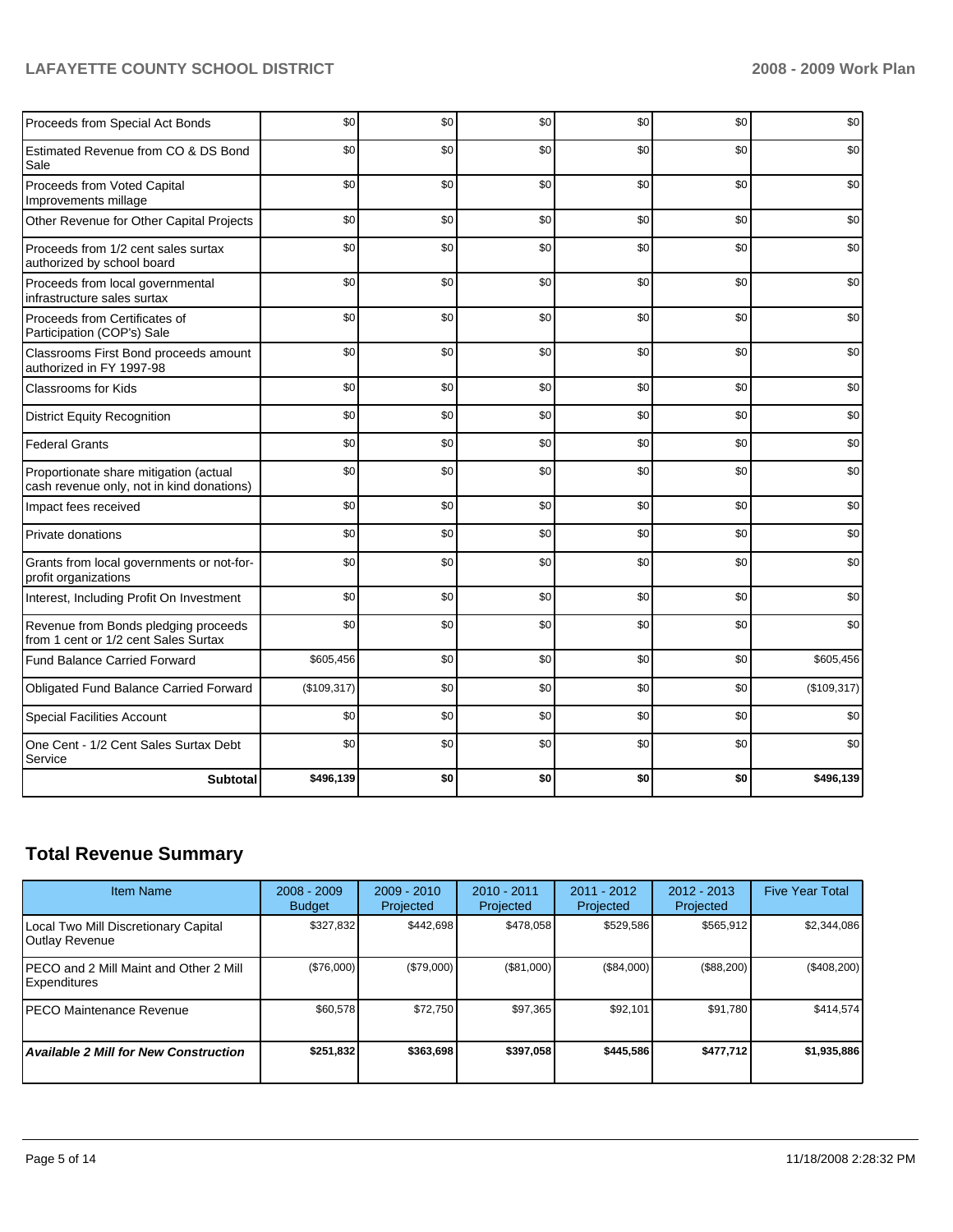## **LAFAYETTE COUNTY SCHOOL DISTRICT 2008 - 2009 Work Plan**

| <b>Item Name</b>                     | $2008 - 2009$<br><b>Budget</b> | $2009 - 2010$<br>Projected | $2010 - 2011$<br>Projected | $2011 - 2012$<br>Projected | $2012 - 2013$<br>Projected | <b>Five Year Total</b> |
|--------------------------------------|--------------------------------|----------------------------|----------------------------|----------------------------|----------------------------|------------------------|
| CO & DS Revenue                      | \$9,617                        | \$9,617                    | \$9,617                    | \$9,617                    | \$9,617                    | \$48,085               |
| <b>PECO New Construction Revenue</b> | \$234,383                      | \$0                        | \$52,814                   | \$161,461                  | \$64,542                   | \$513,200              |
| <b>Other/Additional Revenue</b>      | \$496,139                      | \$0                        | \$0                        | \$0                        | \$0                        | \$496,139              |
| <b>Total Additional Revenuel</b>     | \$740,139                      | \$9,617                    | \$62,431                   | \$171,078                  | \$74,159                   | \$1,057,424            |
| <b>Total Available Revenue</b>       | \$991.971                      | \$373,315                  | \$459,489                  | \$616,664                  | \$551,871                  | \$2,993,310            |

# **Project Schedules**

## **Capacity Project Schedules**

A schedule of capital outlay projects necessary to ensure the availability of satisfactory classrooms for the projected student enrollment in K-12 programs.

| <b>Project Description</b>           | Location                  |                          | 2008 - 2009 | 2009 - 2010 | 2010 - 2011 | 2011 - 2012 | 2012 - 2013 | Total       | Funded |
|--------------------------------------|---------------------------|--------------------------|-------------|-------------|-------------|-------------|-------------|-------------|--------|
| Project description<br>not specified | Location not<br>specified | Planned<br>Cost:         | \$0         | \$0         | \$0         | \$0         | \$0         |             | \$0 No |
|                                      |                           | <b>Student Stations:</b> | 0           | $\Omega$    | $\Omega$    | $\Omega$    | $\mathbf 0$ | 0           |        |
|                                      | <b>Total Classrooms:</b>  |                          | 0           | 0           | 0           | 0           | $\mathbf 0$ | $\mathbf 0$ |        |
|                                      | Gross Sq Ft:              |                          | 0           | $\Omega$    | $\Omega$    | $\mathbf 0$ | 0           | $\mathbf 0$ |        |
| Project description<br>not specified | Location not<br>specified | Planned<br>Cost:         | \$0         | \$0         | \$0         | \$0         | \$0         |             | \$0 No |
|                                      |                           | <b>Student Stations:</b> | 0           | $\Omega$    | $\Omega$    | $\mathbf 0$ | $\mathbf 0$ | 0           |        |
|                                      |                           | Total Classrooms:        | 0           | $\Omega$    | $\Omega$    | $\Omega$    | $\Omega$    | 0           |        |
|                                      |                           | Gross Sq Ft:             | $\mathbf 0$ | 0           | $\Omega$    | 0           | $\Omega$    | 0           |        |
|                                      |                           | <b>Planned Cost:</b>     | \$0         | \$0         | \$0         | \$0         | \$0         | \$0         |        |
|                                      |                           | <b>Student Stations:</b> | 0           | 0           | 0           | 0           | $\bf{0}$    | 0           |        |
|                                      |                           | <b>Total Classrooms:</b> | 0           | 0           | $\bf{0}$    | $\mathbf 0$ | $\mathbf 0$ | 0           |        |
|                                      |                           | Gross Sq Ft:             | 0           | 0           | $\bf{0}$    | $\mathbf 0$ | $\mathbf 0$ | 0           |        |

## **Other Project Schedules**

Major renovations, remodeling, and additions of capital outlay projects that do not add capacity to schools.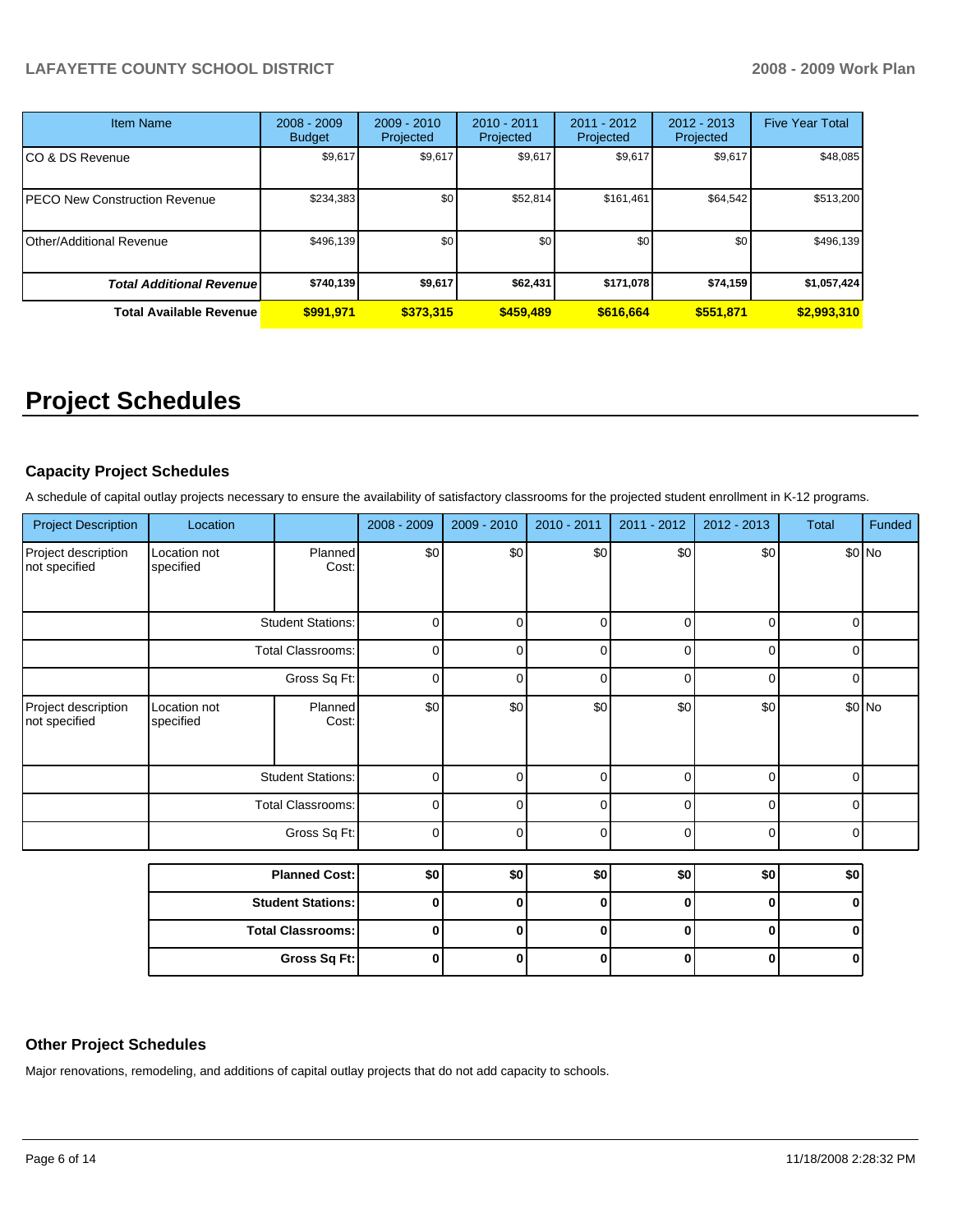## **LAFAYETTE COUNTY SCHOOL DISTRICT 2008 - 2009 Work Plan**

| <b>Project Description</b>                    | Location                                              | $2008 - 2009$<br><b>Actual Budget</b> | $2009 - 2010$<br>Projected | 2010 - 2011<br>Projected | 2011 - 2012<br>Projected | $2012 - 2013$<br>Projected | Total         | Funded |
|-----------------------------------------------|-------------------------------------------------------|---------------------------------------|----------------------------|--------------------------|--------------------------|----------------------------|---------------|--------|
| <b>Expansion of Kitchen</b>                   | <b>LAFAYETTE</b><br><b>ELEMENTARY</b>                 | \$200,000                             | \$0                        | \$0                      | \$0                      | \$0                        | \$200,000 Yes |        |
| New Transportation and<br>Maitenance Building | <b>TRANSPORTATION</b><br><b>DEPARTMENT</b>            | \$0                                   | \$0                        | \$0                      | \$0                      | \$500,000                  | \$500,000 Yes |        |
| Replace the Roofing on District<br>Office     | <b>LAFAYETTE</b><br>SUPERINTENDENT'S<br><b>OFFICE</b> | \$0                                   | \$0                        | \$0                      | \$100,000                | \$0                        | \$100,000 Yes |        |
| Replace roofing on<br>Buildings19,24, and 18  | LAFAYETTE<br><b>ELEMENTARY</b>                        | \$0                                   | \$0                        | \$250,000                | \$0                      | \$0                        | \$250,000 Yes |        |
| Remodel Media Center                          | LAFAYETTE<br><b>ELEMENTARY</b>                        | \$0                                   | \$100,000                  | \$0                      | \$0                      | \$0                        | \$100,000 Yes |        |
| Walkway Canopy Replacement LAFAYETTE          | <b>ELEMENTARY</b>                                     | \$110,000                             | \$0                        | \$0                      | \$0                      | \$0                        | \$110,000 Yes |        |
| Walkway Canopy Replacement LAFAYETTE          | <b>ELEMENTARY</b>                                     | \$0                                   | \$0                        | \$110,000                | \$0                      | \$0                        | \$110,000 Yes |        |
|                                               |                                                       | \$310,000                             | \$100,000                  | \$360,000                | \$100,000                | \$500,000                  | \$1,370,000   |        |

## **Additional Project Schedules**

Any projects that are not identified in the last approved educational plant survey.

Nothing reported for this section.

## **Non Funded Growth Management Project Schedules**

Schedule indicating which projects, due to planned development, that CANNOT be funded from current revenues projected over the next five years.

Nothing reported for this section.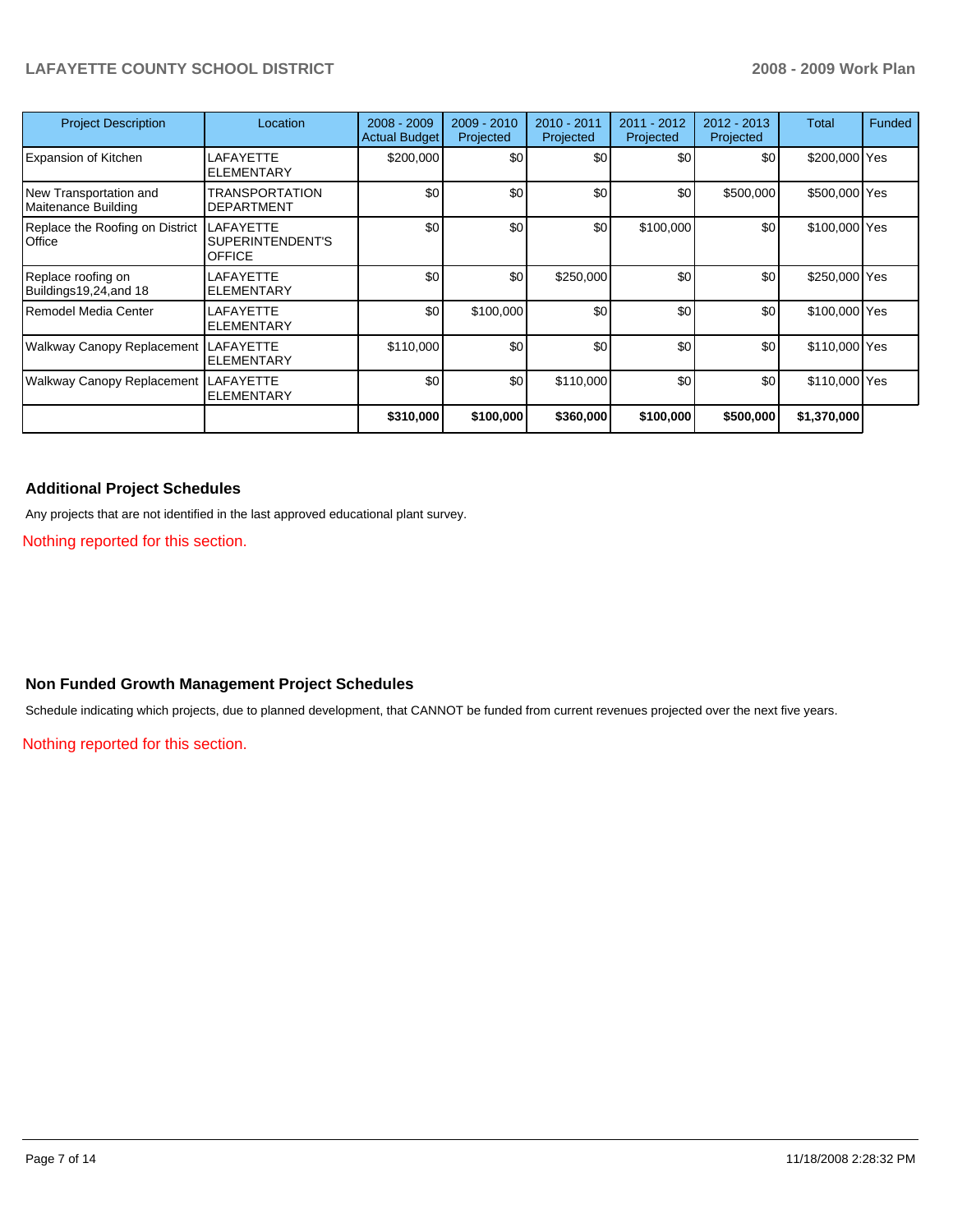# **Tracking**

## **Capacity Tracking**

| Location                                   | $2008 -$<br>2009 Satis.<br>Stu. Sta. | Actual<br>$2008 -$<br>2009 FISH<br>Capacity | Actual<br>$2007 -$<br>2008<br><b>COFTE</b> | # Class<br>Rooms | Actual<br>Average<br>$2008 -$<br>2009 Class<br><b>Size</b> | Actual<br>$2008 -$<br>2009<br><b>Utilization</b> | <b>New</b><br>Stu.<br><b>Capacity</b> | <b>New</b><br>Rooms to<br>be<br>Added/Re<br>moved | Projected<br>$2012 -$<br>2013<br><b>COFTE</b> | Projected<br>$2012 -$<br>2013<br>Utilization | Projected<br>$2012 -$<br>2013 Class<br><b>Size</b> |
|--------------------------------------------|--------------------------------------|---------------------------------------------|--------------------------------------------|------------------|------------------------------------------------------------|--------------------------------------------------|---------------------------------------|---------------------------------------------------|-----------------------------------------------|----------------------------------------------|----------------------------------------------------|
| ILAFAYETTE SENIOR<br>IHIGH                 | 783                                  | 705                                         | 511                                        | 34 <sub>l</sub>  | 15                                                         | 72.00 %                                          |                                       |                                                   | 574                                           | 81.00 %                                      | 17                                                 |
| ILAFAYETTE<br><b>IELEMENTARY</b>           | 723                                  | 723                                         | 571                                        | 39 <sub>l</sub>  | 15                                                         | 79.00 %                                          |                                       |                                                   | 624                                           | 86.00 %                                      | 16                                                 |
| <b>IADULT EDUCATION</b><br><b>IPROGRAM</b> |                                      |                                             |                                            | 0                |                                                            | 0.00%                                            |                                       |                                                   | 0                                             | $0.00 \%$                                    | 0                                                  |
|                                            | 1,506                                | 1,428                                       | 1,082                                      | 73               | 15                                                         | 75.74 %                                          |                                       | $\Omega$                                          | 1,198                                         | 83.89%                                       | 16                                                 |

The COFTE Projected Total (1,198) for 2012 - 2013 must match the Official Forecasted COFTE Total (1,198 ) for 2012 - 2013 before this section can be completed. In the event that the COFTE Projected Total does not match the Official forecasted COFTE, then the Balanced Projected COFTE Table should be used to balance COFTE.

| Projected COFTE for 2012 - 2013 |       | <b>Grade Level Type</b> | <b>Balanced Projected</b><br>COFTE for 2012 - 2013 |  |
|---------------------------------|-------|-------------------------|----------------------------------------------------|--|
| 435<br>Elementary (PK-3)        |       |                         |                                                    |  |
| Middle (4-8)<br>470             |       |                         |                                                    |  |
|                                 |       | Elementary (PK-3)       | $\overline{0}$                                     |  |
| High (9-12)                     | 293   | Middle (4-8)            | $\overline{0}$                                     |  |
|                                 | 1,198 |                         |                                                    |  |
|                                 |       | High (9-12)             | $\overline{0}$                                     |  |
|                                 |       |                         | 1,198                                              |  |

## **Relocatable Replacement**

Number of relocatable classrooms clearly identified and scheduled for replacement in the school board adopted financially feasible 5-year district work program.

| Location                                 | 2009<br>2008 | $-2010$<br>$2009 -$ | $2010 - 2011$ | $-2012$<br>2011 | $2012 - 2013$ | Year 5 Total |
|------------------------------------------|--------------|---------------------|---------------|-----------------|---------------|--------------|
| <b>Total Relocatable Replacements: I</b> |              |                     |               |                 |               |              |

## **Charter Schools Tracking**

Information regarding the use of charter schools.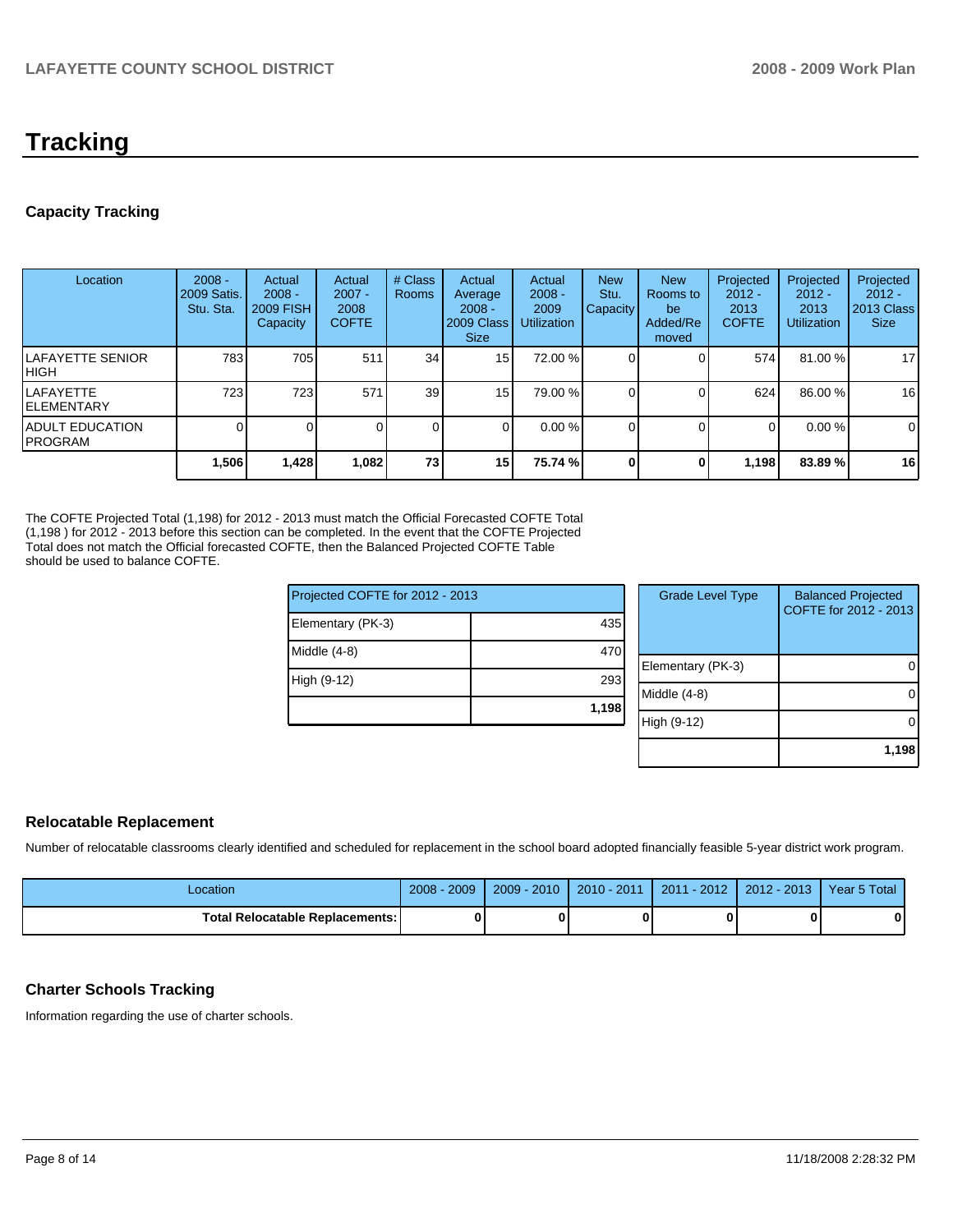Nothing reported for this section.

## **Special Purpose Classrooms Tracking**

The number of classrooms that will be used for certain special purposes in the current year, by facility and type of classroom, that the district will, 1), not use for educational purposes, and 2), the co-teaching classrooms that are not open plan classrooms and will be used for educational purposes.

| School | <b>School Type</b>                   | # of Elementary<br>K-3 Classrooms | # of Middle 4-8<br><b>Classrooms</b> | $#$ of High 9-12<br><b>Classrooms</b> | # of $ESE$<br><b>Classrooms</b> | # of Combo<br><b>Classrooms</b> | <b>Total</b><br><b>Classrooms</b> |
|--------|--------------------------------------|-----------------------------------|--------------------------------------|---------------------------------------|---------------------------------|---------------------------------|-----------------------------------|
|        | <b>Total Educational Classrooms:</b> |                                   |                                      |                                       |                                 |                                 | 01                                |
|        |                                      |                                   |                                      |                                       |                                 |                                 |                                   |
| School | <b>School Type</b>                   | # of Elementary<br>K-3 Classrooms | # of Middle 4-8<br><b>Classrooms</b> | $#$ of High 9-12<br><b>Classrooms</b> | # of $ESE$<br>Classrooms        | # of Combo<br><b>Classrooms</b> | Total<br><b>Classrooms</b>        |
|        | <b>Total Co-Teaching Classrooms:</b> |                                   |                                      |                                       |                                 |                                 | 01                                |

## **Infrastructure Tracking**

**Necessary offsite infrastructure requirements resulting from expansions or new schools. This section should include infrastructure information related to capacity project schedules and other project schedules (Section 4).** 

Not Specified

**Proposed location of planned facilities, whether those locations are consistent with the comprehensive plans of all affected local governments, and recommendations for infrastructure and other improvements to land adjacent to existing facilities. Provisions of 1013.33(12), (13) and (14) and 1013.36 must be addressed for new facilities planned within the 1st three years of the plan (Section 5).** 

Not Specified

**Consistent with Comp Plan?** No

## **Net New Classrooms**

The number of classrooms, by grade level and type of construction, that were added during the last fiscal year.

| List the net new classrooms added in the 2007 - 2008 fiscal year.                                                                                       |                                     |                                 |                                | List the net new classrooms to be added in the 2008 - 2009 fiscal<br>year. |                              |                            |                                |                        |
|---------------------------------------------------------------------------------------------------------------------------------------------------------|-------------------------------------|---------------------------------|--------------------------------|----------------------------------------------------------------------------|------------------------------|----------------------------|--------------------------------|------------------------|
| "Classrooms" is defined as capacity carrying classrooms that are added to increase<br>capacity to enable the district to meet the Class Size Amendment. |                                     |                                 |                                | Totals for fiscal year 2008 - 2009 should match totals in Section 15A.     |                              |                            |                                |                        |
| Location                                                                                                                                                | $2007 - 2008$ #<br><b>Permanent</b> | 2007 - 2008 #<br><b>Modular</b> | $2007 - 2008$ #<br>Relocatable | 2007 - 2008<br>Total                                                       | $2008 - 2009$ #<br>Permanent | $2008 - 2009$ #<br>Modular | $2008 - 2009$ #<br>Relocatable | $2008 - 2009$<br>Total |
| Elementary (PK-3)                                                                                                                                       |                                     |                                 |                                |                                                                            |                              |                            |                                | 0                      |
| Middle (4-8)                                                                                                                                            |                                     |                                 |                                |                                                                            |                              |                            |                                | 0                      |
| High (9-12)                                                                                                                                             |                                     |                                 |                                |                                                                            |                              |                            |                                | $\Omega$               |
|                                                                                                                                                         |                                     |                                 |                                |                                                                            |                              |                            |                                | 0                      |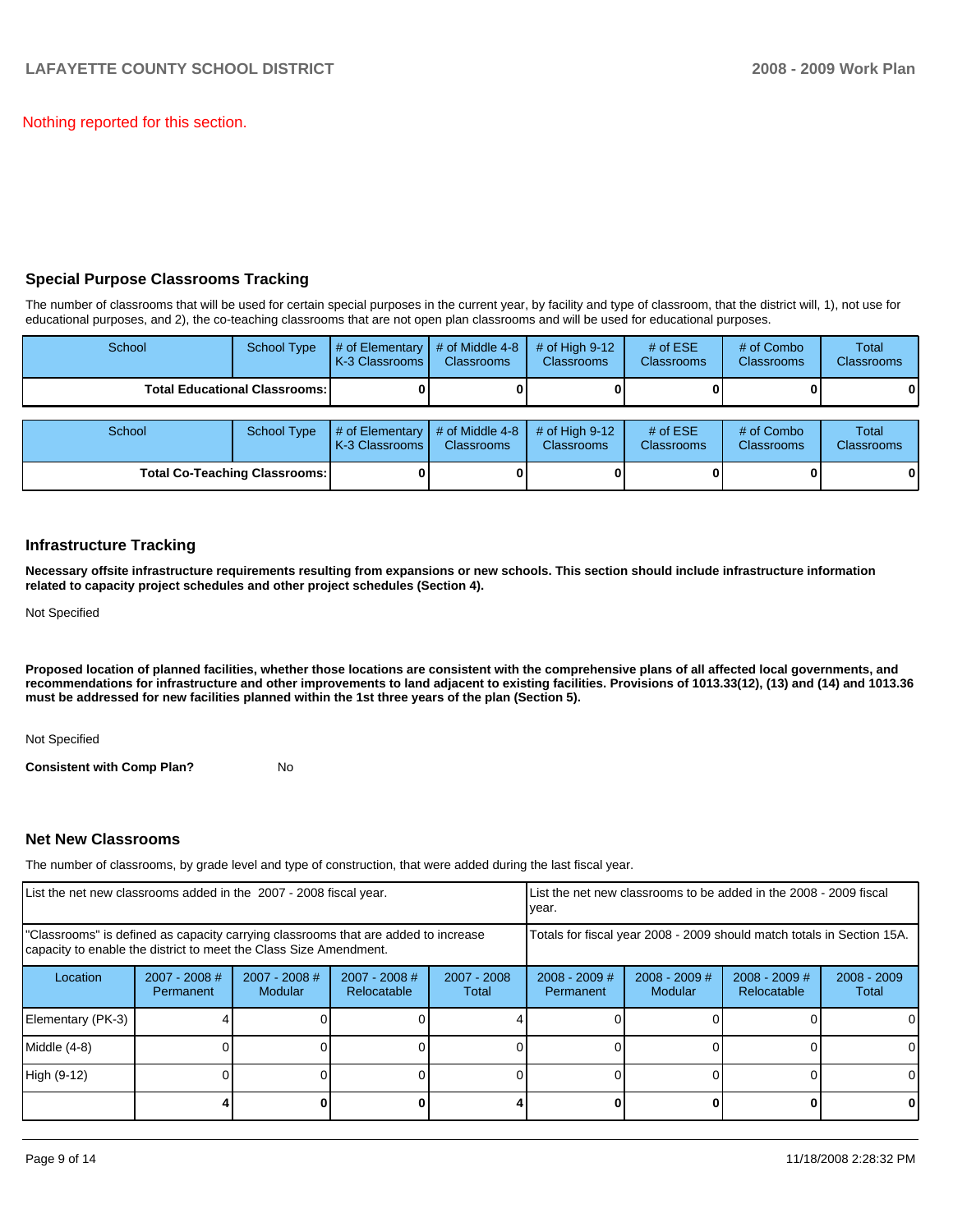## **Relocatable Student Stations**

Number of students that will be educated in relocatable units, by school, in the current year, and the projected number of students for each of the years in the workplan.

| <b>Site</b>                                       | $2008 - 2009$ | $2009 - 2010$ | $2010 - 2011$   | $2011 - 2012$ | $2012 - 2013$ | 5 Year Average  |
|---------------------------------------------------|---------------|---------------|-----------------|---------------|---------------|-----------------|
| ILAFAYETTE SENIOR HIGH                            |               |               |                 |               |               |                 |
| ILAFAYETTE ELEMENTARY                             | 54            | 54            | 36 <sub>1</sub> | 18            |               | 32 <sub>1</sub> |
| <b>IADULT EDUCATION PROGRAM</b>                   |               |               |                 |               |               | $\overline{0}$  |
|                                                   |               |               |                 |               |               |                 |
| Totals for LAFAYETTE COUNTY SCHOOL DISTRICT       |               |               |                 |               |               |                 |
| Total students in relocatables by year.           | 54            | 54            | 36              | 18            |               | 32 <sub>l</sub> |
| Total number of COFTE students projected by year. | 1,061         | 1,095         | 1,139           | 1,169         | 1,198         | 1,132           |
| Percent in relocatables by year.                  | 5 %           | 5 %           | 3%              | 2%            | $0\%$         | 3%              |

## **Leased Facilities Tracking**

Exising leased facilities and plans for the acquisition of leased facilities, including the number of classrooms and student stations, as reported in the educational plant survey, that are planned in that location at the end of the five year workplan.

| Location                        | # of Leased<br>Classrooms 2008 - I<br>2009 | <b>FISH Student</b><br><b>Stations</b> | Owner | # of Leased<br>Classrooms 2012 - I<br>2013 | <b>FISH Student</b><br><b>Stations</b> |
|---------------------------------|--------------------------------------------|----------------------------------------|-------|--------------------------------------------|----------------------------------------|
| ILAFAYETTE SENIOR HIGH          |                                            |                                        |       |                                            | ΟI                                     |
| ILAFAYETTE ELEMENTARY           |                                            |                                        |       |                                            | ΩI                                     |
| <b>IADULT EDUCATION PROGRAM</b> |                                            |                                        |       |                                            | 01                                     |
|                                 |                                            |                                        |       |                                            | O I                                    |

## **Failed Standard Relocatable Tracking**

Relocatable units currently reported by school, from FISH, and the number of relocatable units identified as 'Failed Standards'.

Nothing reported for this section.

## **Planning**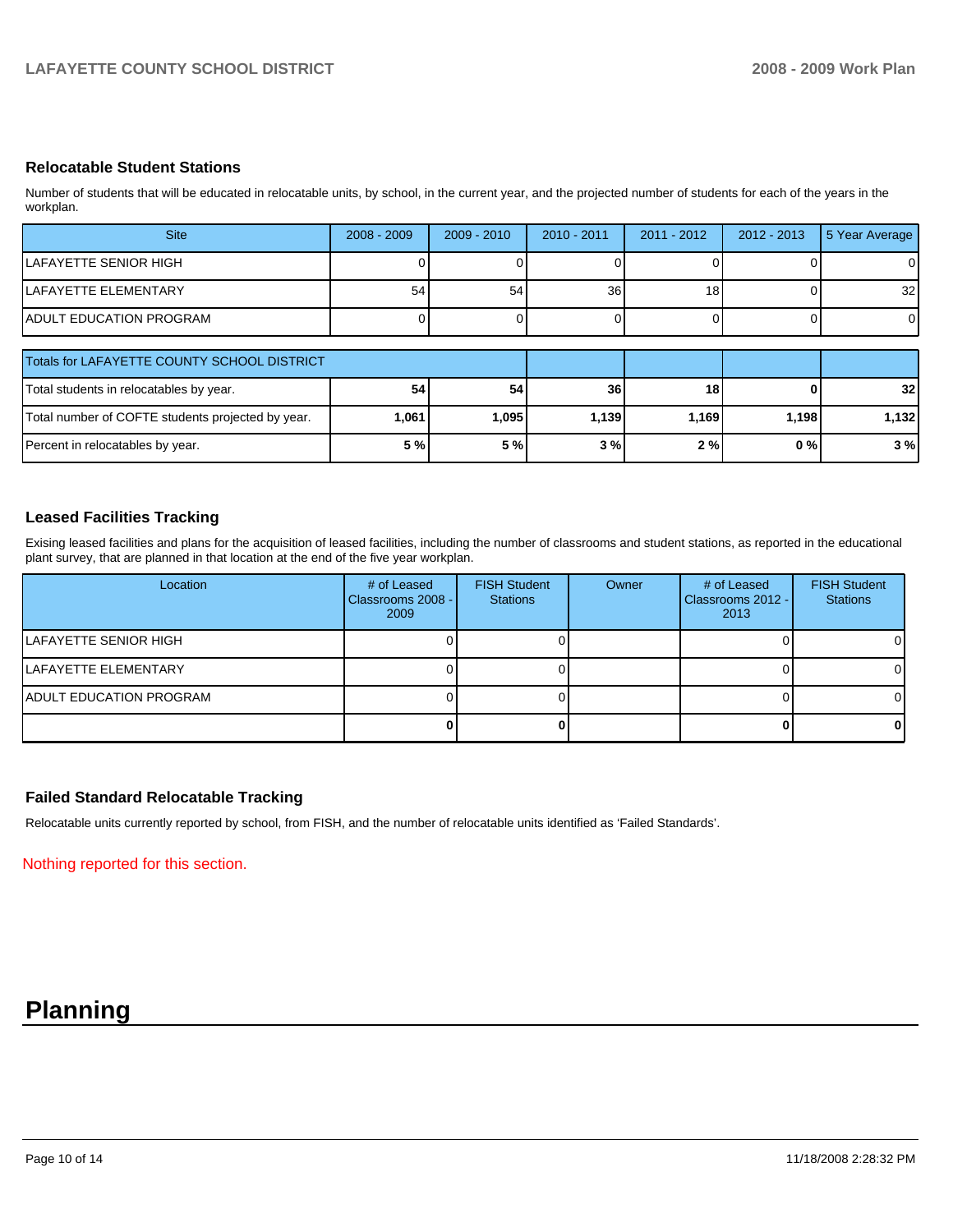## **Class Size Reduction Planning**

**Plans approved by the school board that reduce the need for permanent student stations such as acceptable school capacity levels, redistricting, busing, year-round schools, charter schools, magnet schools, public-private partnerships, multitrack scheduling, grade level organization, block scheduling, or other alternatives.** 

We only have one elementary and one high school so redistricting and busing are not viable options for us. Most of our plans to deal with class size reduction will include permanent student stations.

## **School Closure Planning**

**Plans for the closure of any school, including plans for disposition of the facility or usage of facility space, and anticipated revenues.**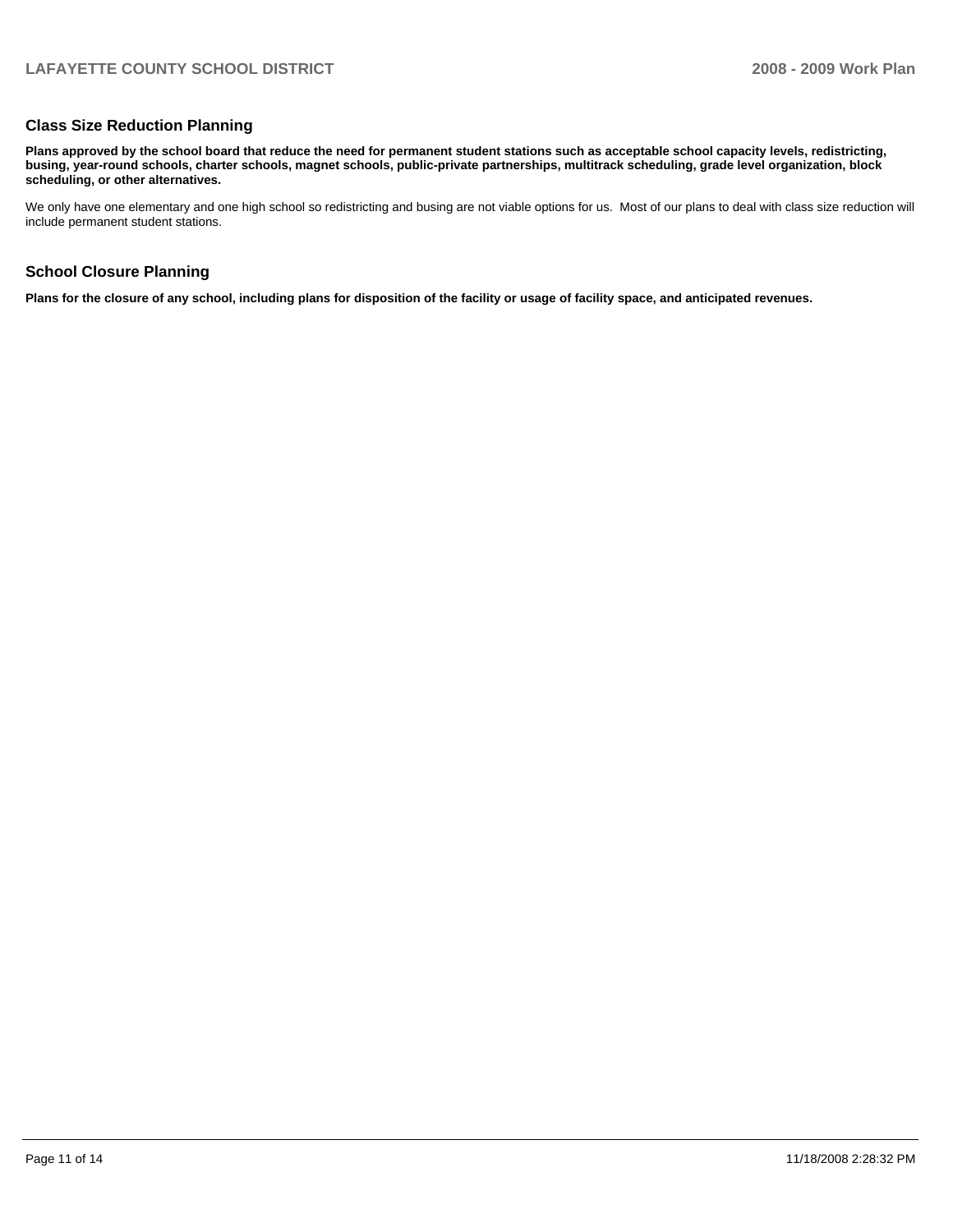# **Long Range Planning**

## **Ten-Year Maintenance**

District projects and locations regarding the projected need for major renovation, repair, and maintenance projects within the district in years 6-10 beyond the projects plans detailed in the five years covered by the work plan.

| Project     | 2012 - 2013 / 2017 - 2018<br><b>Projected Cost</b> |
|-------------|----------------------------------------------------|
| Fire Alarm  | \$50,000                                           |
| <b>HVAC</b> | \$75,000                                           |
| Walkways    | \$50,000                                           |
| Life Safety | \$80,000                                           |
| Painting    | \$25,000                                           |
|             | \$280,000                                          |

## **Ten-Year Capacity**

Schedule of capital outlay projects projected to ensure the availability of satisfactory student stations for the projected student enrollment in K-12 programs for the future 5 years beyond the 5-year district facilities work program.

| Project                        | Location, Community, Quadrant or other<br>general location | 2012 - 2013 / 2017 - 2018<br><b>Projected Cost</b> |
|--------------------------------|------------------------------------------------------------|----------------------------------------------------|
| <b>Four Classroom addition</b> | Lafayette Elementary                                       | \$1,000,000                                        |
| <b>Four Classroom Addition</b> | Lafayette Elementary                                       | \$1,000,000                                        |
|                                |                                                            | \$2,000,000                                        |

## **Ten-Year Planned Utilization**

Schedule of planned capital outlay projects identifying the standard grade groupings, capacities, and planned utilization rates of future educational facilities of the district for both permanent and relocatable facilities.

| Grade Level Projections         | <b>FISH</b><br>Student<br><b>Stations</b> | <b>Actual 2007 -</b><br><b>2008 FISH</b><br>Capacity | Actual<br>$2007 -$<br>2008<br><b>COFTE</b> | Actual 2007 - 2008<br><b>Utilization</b> | Actual 2008 - 2009 / 2017 - 2018 new<br>Student Capacity to be added/removed | Projected 2017<br><b>2018 COFTE</b> | Projected 2017 -<br>2018 Utilization |
|---------------------------------|-------------------------------------------|------------------------------------------------------|--------------------------------------------|------------------------------------------|------------------------------------------------------------------------------|-------------------------------------|--------------------------------------|
| Elementary - District<br>Totals | 723                                       | 7231                                                 | 570.59                                     | 78.98 %                                  | 216                                                                          | 758                                 | 80.72 %                              |
| Middle - District Totals        |                                           |                                                      | 0.00                                       | 0.00%                                    |                                                                              |                                     | 0.00 %                               |
| High - District Totals          | 783                                       | 705                                                  | 511.01                                     | 72.48 %                                  |                                                                              | 624                                 | 88.51 %                              |
| Other - ESE, etc                |                                           |                                                      | 0.00                                       | 0.00%                                    |                                                                              |                                     | 0.00 %                               |
|                                 | 1,506                                     | 1,428                                                | 081.60,⊦                                   | 75.74 %                                  | 216                                                                          | 1,382                               | 84.06 %                              |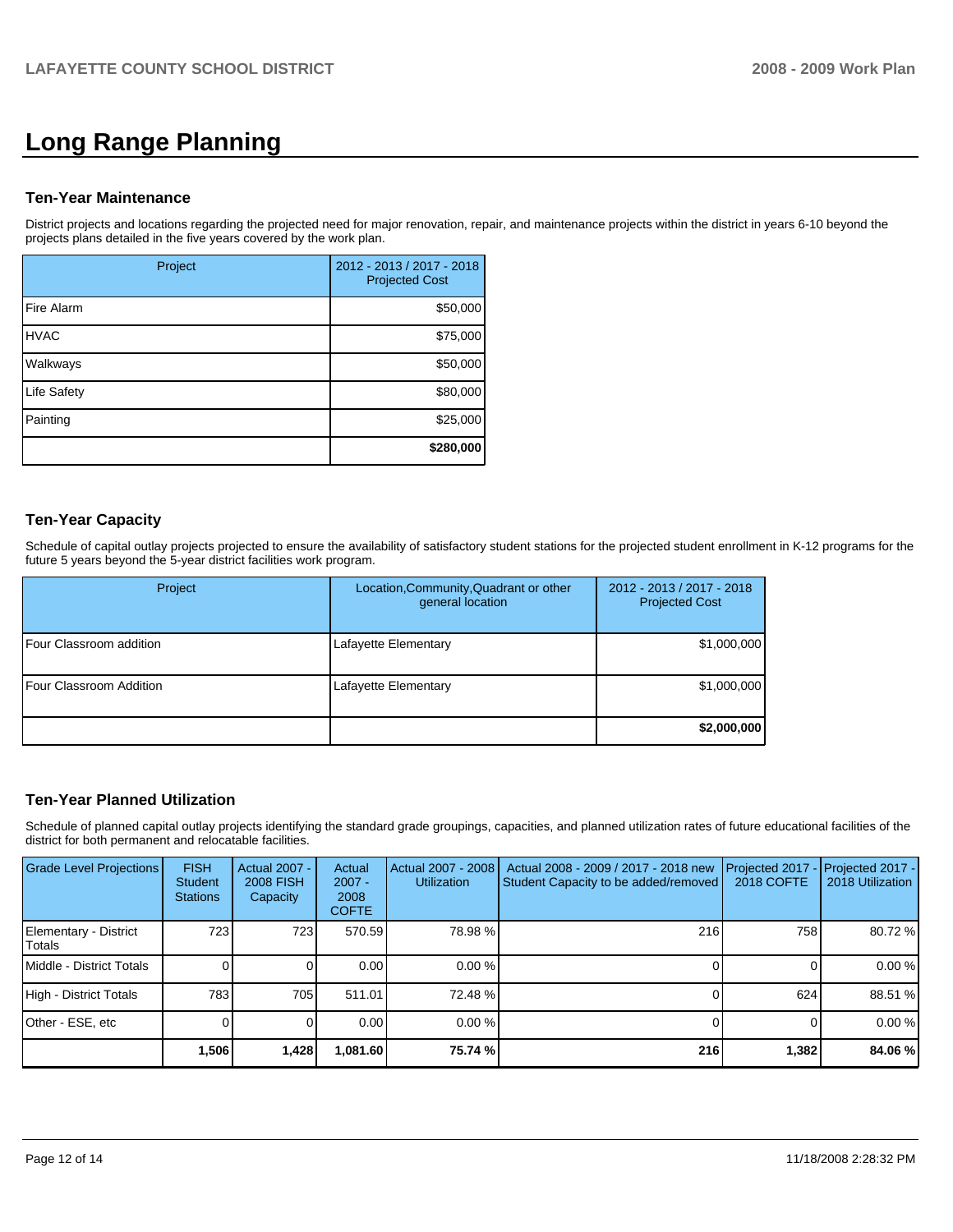## **Ten-Year Infrastructure Planning**

**Proposed Location of Planned New, Remodeled, or New Additions to Facilities in 06 thru 10 out years (Section 28).** 

Nothing reported for this section.

Plans for closure of any school, including plans for disposition of the facility or usage of facility space, and anticipated revenues in the 06 thru 10 out **years (Section 29).** 

Nothing reported for this section.

## **Twenty-Year Maintenance**

District projects and locations regarding the projected need for major renovation, repair, and maintenance projects within the district in years 11-20 beyond the projects plans detailed in the five years covered by the work plan.

| Project           | 2017 - 2018 / 2027 - 2028 Projected Cost |
|-------------------|------------------------------------------|
| Fire Alarm        | \$50,000                                 |
| Roofing           | \$100,000                                |
| Plumbing Upgrades | \$40,000                                 |
| Site Improvement  | \$30,000                                 |
|                   | \$220,000                                |

## **Twenty-Year Capacity**

Schedule of capital outlay projects projected to ensure the availability of satisfactory student stations for the projected student enrollment in K-12 programs for the future 11-20 years beyond the 5-year district facilities work program.

Nothing reported for this section.

#### **Twenty-Year Planned Utilization**

Schedule of planned capital outlay projects identifying the standard grade groupings, capacities, and planned utilization rates of future educational facilities of the district for both permanent and relocatable facilities.

| <b>Grade Level Projections</b>  | <b>FISH</b><br><b>Student</b><br><b>Stations</b> | Actual 2007 -<br>2008 FISH<br>Capacity | Actual<br>$2007 -$<br>2008<br><b>COFTE</b> | <b>Utilization</b> | Actual 2007 - 2008   Actual 2008 - 2009 / 2027 - 2028 new<br>Student Capacity to be added/removed | 2028 COFTE | <b>I</b> Projected 2027 - <b>I</b> Projected 2027 -<br>2028 Utilization |
|---------------------------------|--------------------------------------------------|----------------------------------------|--------------------------------------------|--------------------|---------------------------------------------------------------------------------------------------|------------|-------------------------------------------------------------------------|
| Elementary - District<br>Totals | 723 I                                            | 723 I                                  | 570.59                                     | 78.98%             | 216                                                                                               | 864        | 92.01 %                                                                 |
| Middle - District Totals        |                                                  |                                        | 0.00                                       | $0.00\%$           |                                                                                                   |            | 0.00%                                                                   |
| High - District Totals          | 7831                                             | 7051                                   | 511.01                                     | 72.48 %            |                                                                                                   | 742        | 105.25 %                                                                |